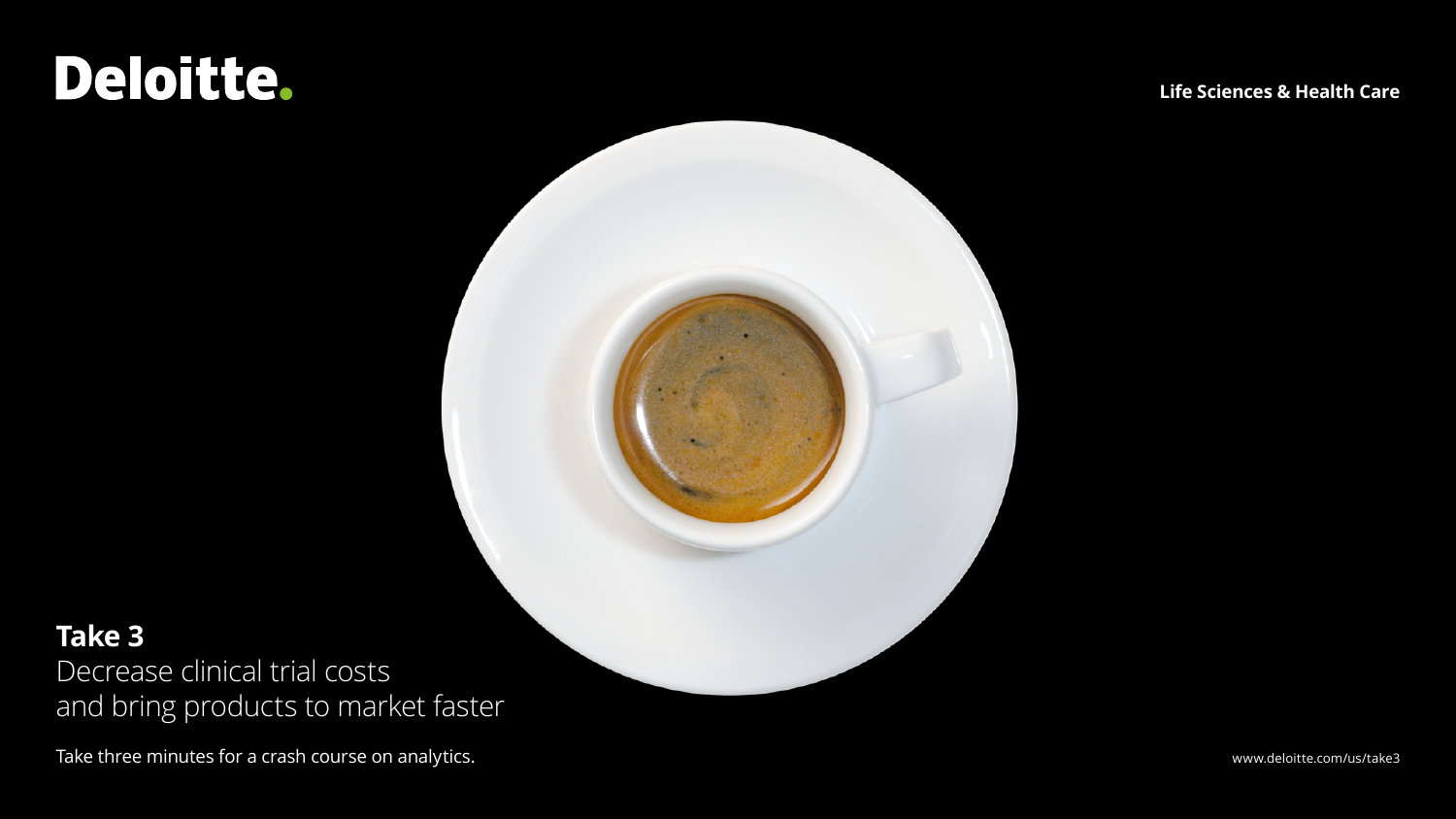#### **Lessons from clinical research and development leaders**

## Decrease clinical trial costs and bring products to market faster

A BioPharma company that conquers its operational data delivering easy access to accurate, timely information—is likely to get their drug to market faster resulting in more revenue, increased market share, and improved patient outcomes.

BioPharma clinical trials are more global and complex than ever, generating immense data across the clinical trial lifecycle. Functional data silos and numerous applications often hinder leaders who need a comprehensive view of their clinical trials portfolio over multiple global sites to make informed decisions. As a result, many hours are spent collecting and massaging diverse data needed to optimize trial operations and improve cost and resource efficiencies.

Leaders need a holistic end-to-end review of study-, site-, and program-level metrics to make data-driven decisions to improve trial operations and bring products to market faster.

#### **Take 3** Decrease clinical trial costs and bring products to market faster

### **A case in action**

This global pharmaceutical organization had grown through a series of significant acquisitions. Its therapeutic area business units functioned autonomously with their own methodologies, data management systems, and CROs, which made accessing reliable portfolio information difficult.

Deloitte implemented an analytics platform that collects R&D operations data from over 60 internal and external sources and enables stakeholders to quickly identify issues and traverse from portfolio- to program- to study- to site-level detail. Some of the business value gained includes:

- **•** Greater alignment and accountability among teams
- **•** Transparent measurement of progress toward goals and milestones
- **•** Proactive portfolio tradeoff decisions and clinical trial adjustments
- **•** Reduced trial process cycle times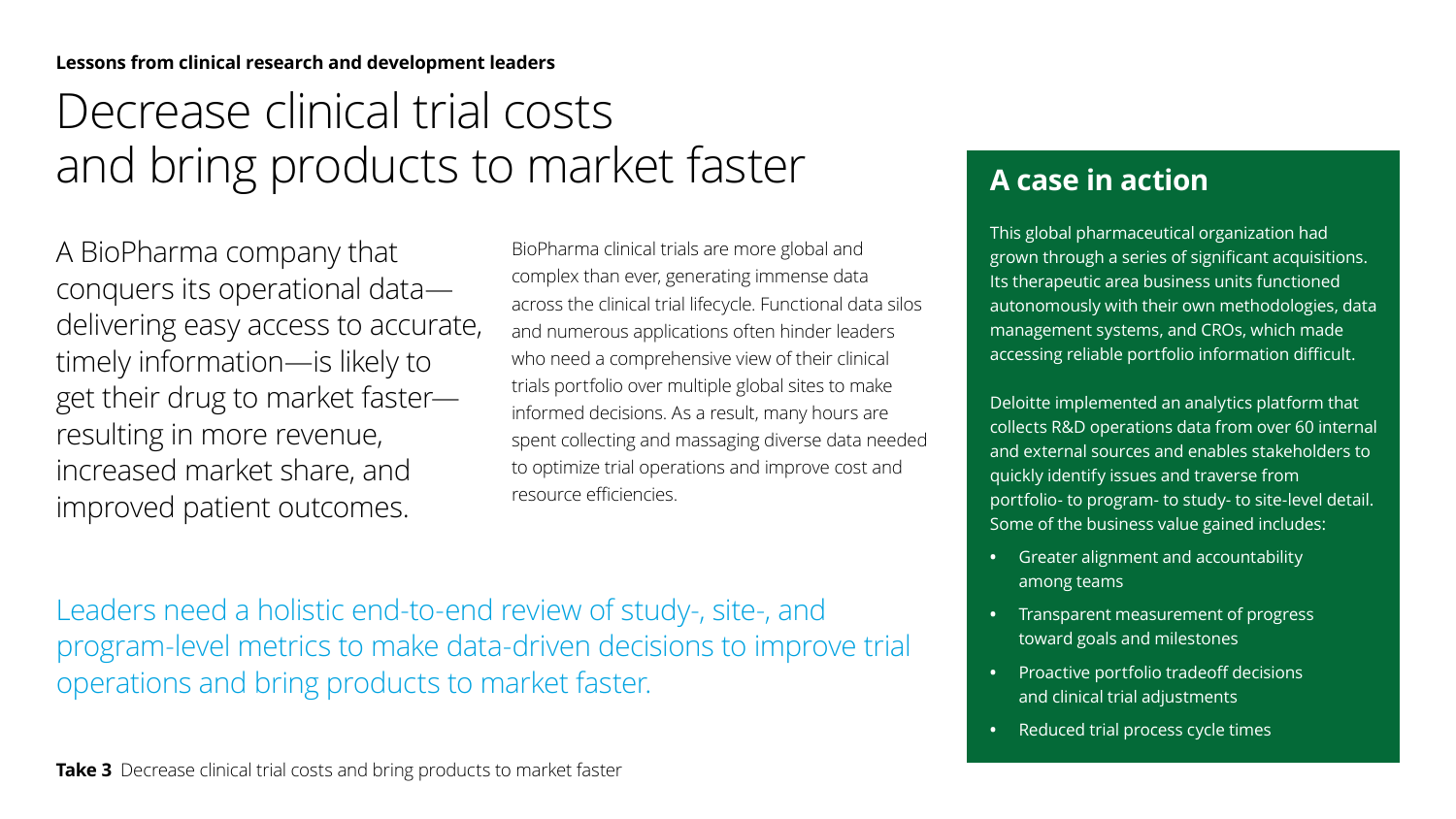### Gain an end-to-end view of all your clinical operational data

#### **Decide on key business metrics**

The first step in enhancing operations is to evaluate your business and decide where you want to focus your efforts. What information do you need to make better operational decisions? Gain agreement on what should be measured, how it will be measured, and how that information will be incorporated into decisions across the clinical trial value chain.

#### **Harmonize data to enable more informed decisions**

Standardizing data gathered from dozens of internal and external sources may be your biggest obstacle. Deciphering various names and codes is a tedious process that requires in-depth clinical knowledge and a holistic view of the clinical trial process. The good news is that once data standards are established, ongoing maintenance is simpler when it's built into the process.

#### **Get an end-to-end view of your data**

A consolidated view of the data collected and handled is not enough. If you use several clinical vendors to meet specific needs and reduce risk, a consolidated view of all your data—whatever the source—on one shared platform can foster interactivity and collaboration. It should provide role-based insights across vital metrics, ranging from enrollment rate and screen failure rate to risk proportion and protocol deviations.

#### **Embed intelligence across the process**

An effective integrated platform incorporates advanced analytics, including predictive analytics, at every stage of the process to uncover actionable insights that were difficult—or perhaps impossible to attain before. It also incorporates a self-learning system designed to improve predictions and prescriptions over time. Data visualization tools can proactively deliver insights to users who can ask questions and obtain reliable, consistent information to make informed decisions—fast.

#### **Transform insights into action**

A collaborative platform that incorporates predictive and prescriptive analytics can inform proactive decisions to avoid problems before they happen. Advanced clinical enterprises may also adopt customized and adaptive nudges that can help overcome cognitive biases, leading to more objective decisions.

#### **Implement to drive lasting change**

Providing your people with easy access to the data they need, when they need it, can help make their jobs easier, more productive, and more engaging. But it's easy to slip back into old habits, which is why effective training and change management should be integrated into your implementation plans in an effort to gain sustained long-term benefits.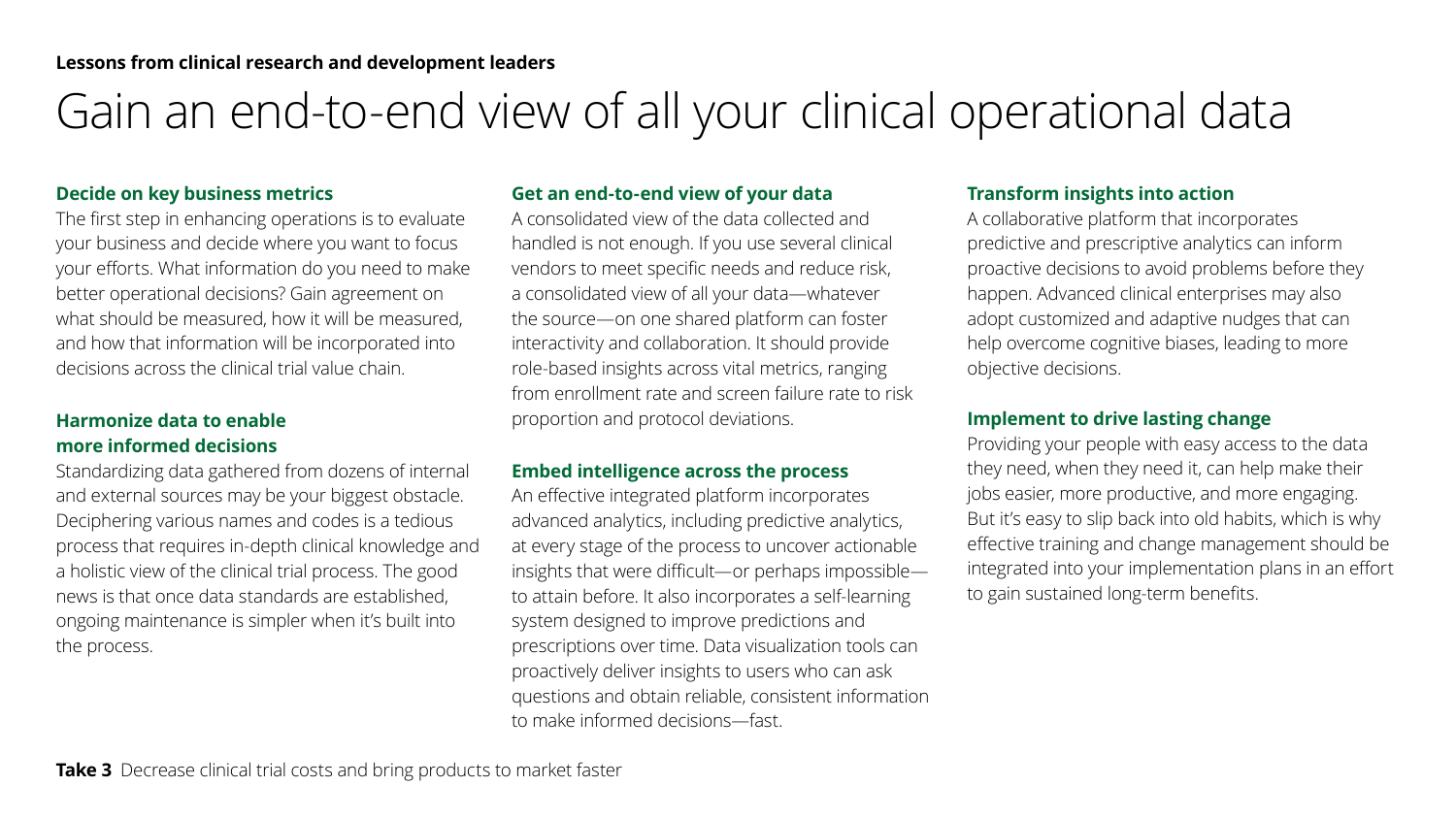### Should we talk?

Deloitte's life sciences practitioners include physicians, clinical development specialists, and process optimization specialists who understand first-hand the challenges your organization faces. They work side-by-side with business and technology consultants to develop holistic solutions across people, processes, and technology designed to help you grow market share, bring products to market faster, and deliver better patient outcomes. We're continually working to add new advanced analytic and cognitive capabilities to meet the demands of today and the challenges of tomorrow.

#### **Aditya Kudumala Principal** Deloitte Consulting LLP Email: akudumala@deloitte.com

#### **Amy Cheung Principal**

Deloitte Consulting LLP Email: amyycheung@deloitte.com

**Dawn Anderson Managing Director** Deloitte Consulting LLP Email: dawanderson@deloitte.com

#### **Rajeev Vasudeva Managing Director**

Deloitte Consulting LLP Email: rvasudeva@deloitte.com

#### **Deborshi Dutt**

**Principal** Deloitte Consulting LLP Email: debdutt@deloitte.com